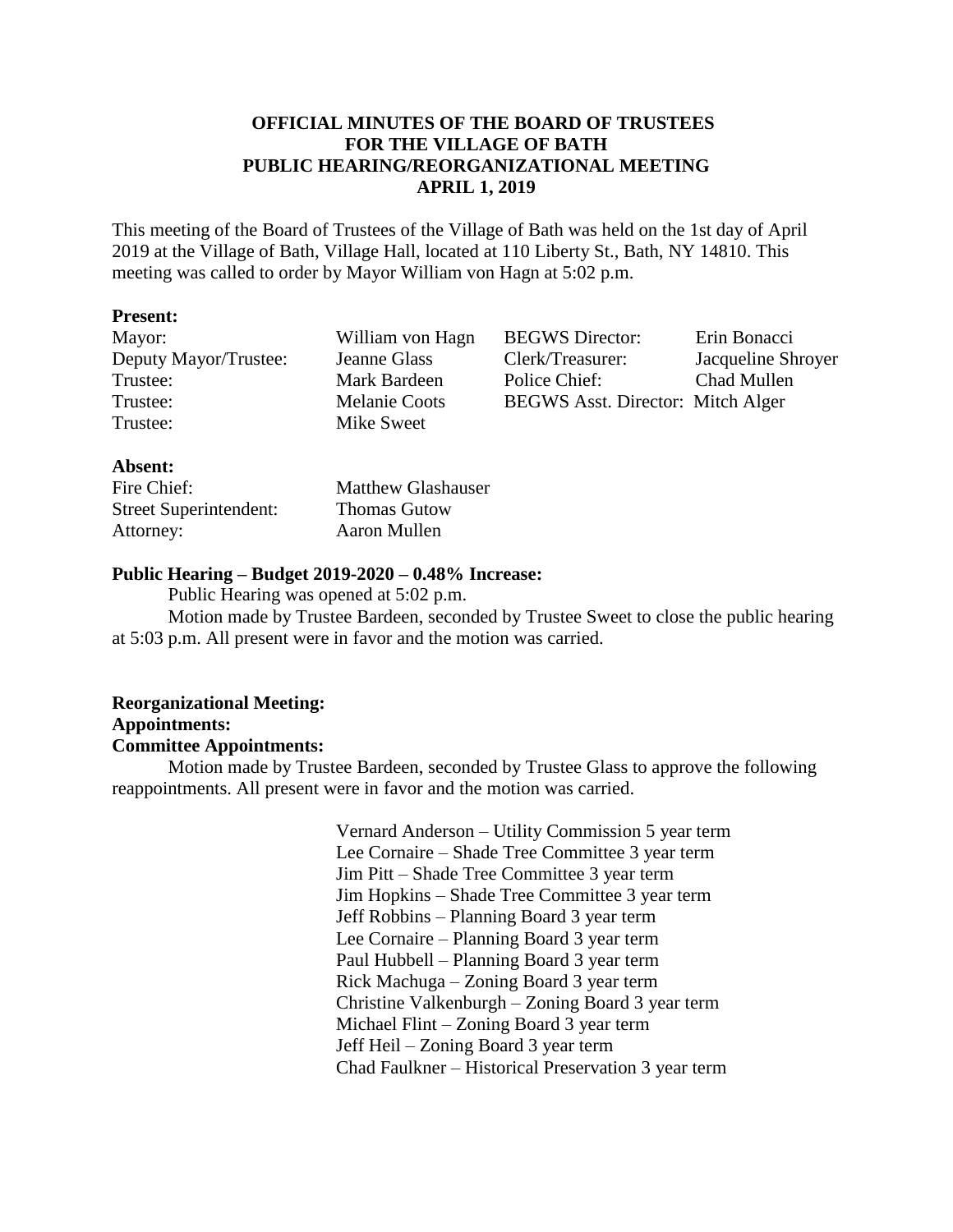## **Correspondence:**

## **Centenary United Methodist Church Request:**

Motion made by Trustee Bardeen, seconded by Trustee Glass to approve the request for the Centenary United Methodist Church to use Pulteney Park on Friday April 19, 2019 at 12:00 p.m. for Good Friday Services and to use Mossy Bank Park on Sunday, April 21, 2019 at 6:30 a.m. for Easter sunrise. All present were in favor and the motion was carried.

## **Wednesday Farmer's Market Request:**

Motion made by Trustee Sweet, seconded by Trustee Coots to approve the request for the use of Pulteney Park for the Wednesday Farmer's Market for 2019. All present were in favor and the motion was carried.

## **Saturday Farmer's Market Request:**

Motion made by Trustee Sweet, seconded by Trustee Bardeen to approve the request for the use of Pulteney Park for the Saturday Farmer's Market for 2019. All present were in favor and the motion was carried.

## **JSYRC – Pulteney Park Request:**

Motion made by Trustee Glass, seconded by Trustee Bardeen to approve the request for the use of Pulteney Park for the John Southard Annual Easter Egg Hunt on April 7, 2019. All present were in favor and the motion was carried.

## **Revolution Music – Summer Bash:**

Motion made by Trustee Coots, seconded by Trustee Sweet to approve the request to extend the noise ordinance to 11:00 p.m. on July 19 and July 20, 2019 for Revolution Music's Summer Bash. All present were in favor and the motion was carried.

## **New Business:**

## **Budget 2019-2020 – 0.48% Increase:**

Motion made by Trustee Glass, seconded by Trustee Coots approving the budget for 2019-2020 with a 0.48% tax increase with the Trustees voting as follows:

| <b>Trustee Glass</b> | Aye | <b>Trustee Bardeen</b> | Aye |
|----------------------|-----|------------------------|-----|
| <b>Trustee Coots</b> | Aye | <b>Trustee Sweet</b>   | Aye |
| Mayor von Hagn       | Aye |                        |     |

All present were in favor and the motion was carried.

## **Mayoral Appointments:**

Motion made by Trustee Sweet, seconded by Trustee Bardeen to approve the following Mayoral Appointments. All present were in favor and the motion was carried.

## **Mayoral Appointments**

| Deputy Clerk/Treasurer (One Year) | <b>Stephany Bartusiak</b> |
|-----------------------------------|---------------------------|
| Acting Village Justice (One Year) | <b>Vernard Anderson</b>   |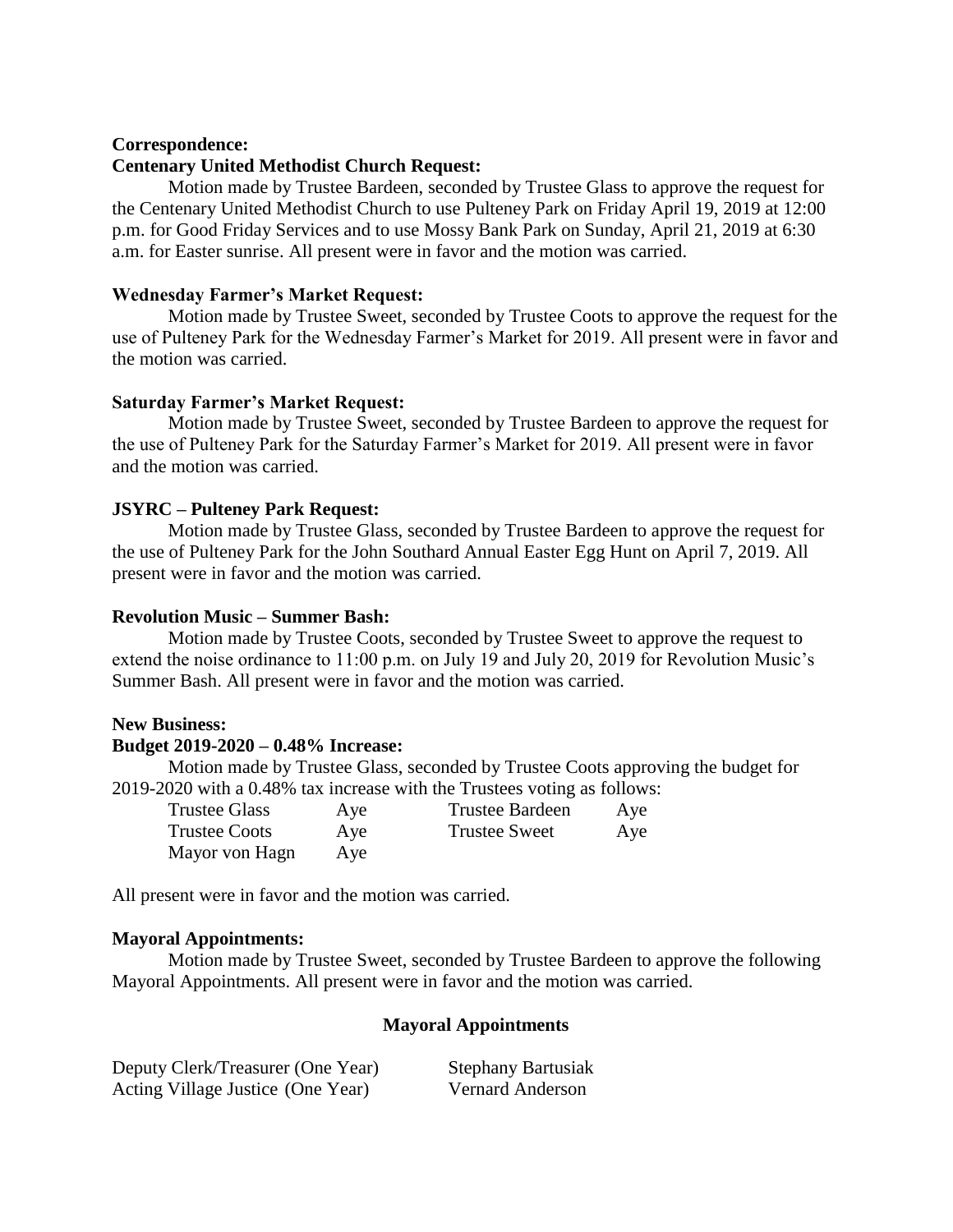| Deputy Registrar (One Year)  | <b>Stephany Bartusiak</b>          |
|------------------------------|------------------------------------|
| Deputy Mayor (One Year)      | Jeanne Glass                       |
| <b>Official Newspaper</b>    | The Corning Leader                 |
| <b>Official Depositories</b> | Five Star Bank                     |
|                              | <b>Chemung Canal Trust Company</b> |

## **Designation of Areas of Responsibility of the Board:**

Motion made by Trustee Coots, seconded by Trustee Sweet to approve the following Liasion Assignments for the Board of Trustees. All present were in favor and the motion was carried.

# **Liasion Assignments**

| Attorney                 | Mayor                  |
|--------------------------|------------------------|
| Bingo/Bell Jar           | <b>Trustee Coots</b>   |
| Clerk/Treasurer          | Mayor                  |
| Deputy Clerk/Treasurer   | Mayor                  |
| <b>Code Enforcement</b>  | <b>Trustee Glass</b>   |
| <b>Fire Department</b>   | <b>Trustee Bardeen</b> |
| <b>Police Department</b> | <b>Trustee Coots</b>   |
| <b>Street Department</b> | <b>Trustee Coots</b>   |
| Town of Bath             | <b>Trustee Bardeen</b> |
| Village Hall             | Mayor                  |

Motion made by Trustee Bardeen, seconded by Trustee Sweet to approve the following Committee Assignments for the Board of Trustees. All present were in favor and the motion was carried.

## **Committees**

| <b>Trustee Sweet</b>   |
|------------------------|
| <b>Trustee Sweet</b>   |
| <b>Trustee Bardeen</b> |
| <b>Trustee Sweet</b>   |
| Mayor/Trustee Glass    |
| <b>Trustee Sweet</b>   |
| <b>Trustee Glass</b>   |
| <b>Trustee Glass</b>   |
| <b>Trustee Sweet</b>   |
| <b>Trustee Coots</b>   |
| <b>Trustee Bardeen</b> |
| Mayor                  |
| <b>Trustee Sweet</b>   |
| <b>Trustee Bardeen</b> |
| <b>Trustee Coots</b>   |
|                        |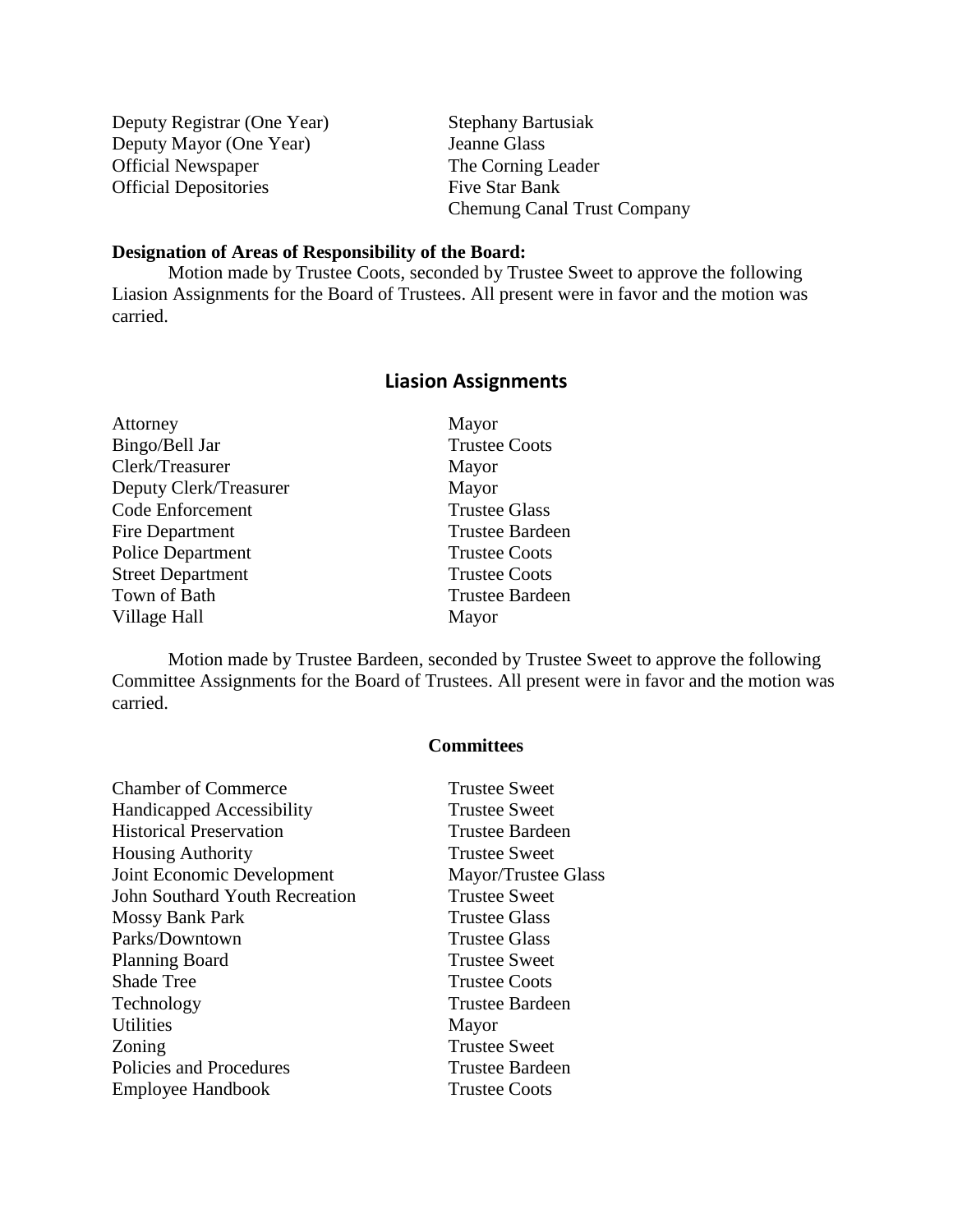| Village Sign           | <b>Trustee Glass</b> |
|------------------------|----------------------|
| Comprehensive Plan     | <b>Trustee Sweet</b> |
| <b>Street Lighting</b> | <b>Trustee Sweet</b> |

## **Village of Bath Meeting Dates:**

Motion made by Trustee Sweet, seconded by Trustee Bardeen to approve the following list of meeting dates for 2019-2020 fiscal year. All present were in favor and the motion was carried.

## **Meeting Dates for 2019 - 2020**

Official meeting will be held on the third Monday of each month unless stated otherwise. Meetings will be held at the Village Board Room at 110 Liberty Street at 5:30 pm. Except for the Reorganizational meeting held at 5:00 p.m. All meetings will include any business brought before the board.

| Monday April 15, 2019     | <b>Regular Meeting</b> |
|---------------------------|------------------------|
| Monday May 20, 2019       | <b>Regular Meeting</b> |
| Monday June 17, 2019      | <b>Regular Meeting</b> |
| Monday July 15, 2019      | <b>Regular Meeting</b> |
| Monday August 19, 2019    | <b>Regular Meeting</b> |
| Monday September 16, 2019 | <b>Regular Meeting</b> |
| Monday October 21, 2019   | <b>Regular Meeting</b> |
| Monday November 18, 2019  | <b>Regular Meeting</b> |
| Monday December 16, 2019  | <b>Regular Meeting</b> |
| Tuesday January 21, 2020  | <b>Regular Meeting</b> |
| Tuesday February 18, 2020 | <b>Regular Meeting</b> |
| Monday March 16, 2020     | <b>Regular Meeting</b> |
| Monday April 6, 2020      | Re-Org Meeting         |
|                           |                        |

## **Village of Bath Holidays:**

Motion made by Trustee Coots, seconded by Trustee Sweet to approve the following list of Holidays for the 2019-2020 fiscal year. All present were in favor and the motion was carried.

#### **2019-2020 Holidays**

Monday May 27, 2019 Memorial Day Thursday July 4, 2019 **Independence Day** Monday September 2, 2019 Labor Day Monday October 14, 2019 Columbus Day Monday November 11, 2019 Veterans Day Thursday November 28, 2019 Thanksgiving Friday November 29, 2019 Day After Thanksgiving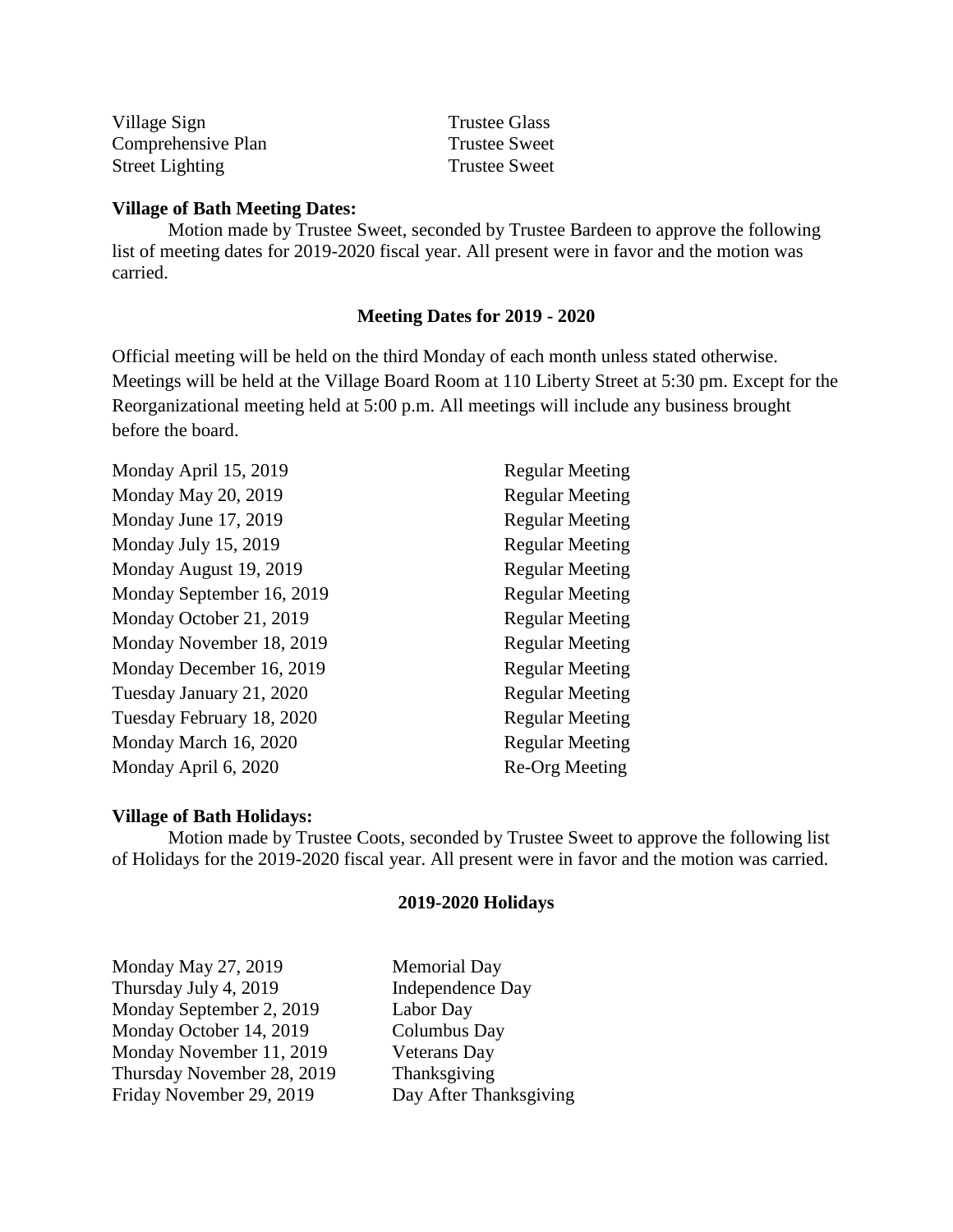Tuesday December 24, 2019 Christmas Eve Wednesday December 25, 2019 Christmas Tuesday December 31, 2019 New Year's Eve Wednesday January 1, 2020 New Year's Day Monday January 20, 2020 Martin Luther King Jr. Day Monday February 17, 2020 Presidents' Day Friday April 10, 2020 Good Friday

## **Tax Levy Resolution:**

#### **Resolution 04-01-2019**

Upon the motion of Trustee Bardeen, seconded by Trustee Sweet, to approve Resolution 04-01-2019 Tax Levy for 2019-2020.

Whereas, the Village Board of Trustees has adopted a budget for the fiscal year 2019-2020 pursuant to Section 5-508 of the Village Law.

Now, therefore be it resolved, that the following tax levy be adopted levying the total taxes and other charges extended and levied against each parcel of real property shown on the roll for the fiscal year 2019-2020:

| General Fund Tax Levy            | \$3,017,276.00 |
|----------------------------------|----------------|
| <b>Assessed Valuation</b>        | 231,000,542.00 |
| Tax Rate per 1000                | 13.05973       |
|                                  |                |
| Total Taxes for 2019-2020 Budget | \$3,017,276.00 |
| Delinquent Water Rents & Charges | 18,885.90      |
| Delinquent Water Units & Charges | 8,761.67       |
| Delinquent Sewer Rents & Charges | 19,090.63      |
| Delinquent Sewer Units & Charges | 11,249.16      |

| Tax Map Number        | Amount         |
|-----------------------|----------------|
| 159.13-01-076.000     | \$312.50       |
| 159.13-01-076.000     | \$312.50       |
| 159.13-01-076.000     | \$343.75       |
| 159.13-01-076.000     | \$312.50       |
| 158.16-01-008.000     | \$343.75       |
| 158.16-01-008.000     | \$312.50       |
| 158.16-01-008.000     | \$437.50       |
| 158.16-01-008.000     | \$312.50       |
| 159.05-04-081.000     | \$312.50       |
| 158.07-01-007.000     | \$312.50       |
| 159.13-01-074.000     | \$312.50       |
| <b>Total Tax Levy</b> | \$3,078,888.36 |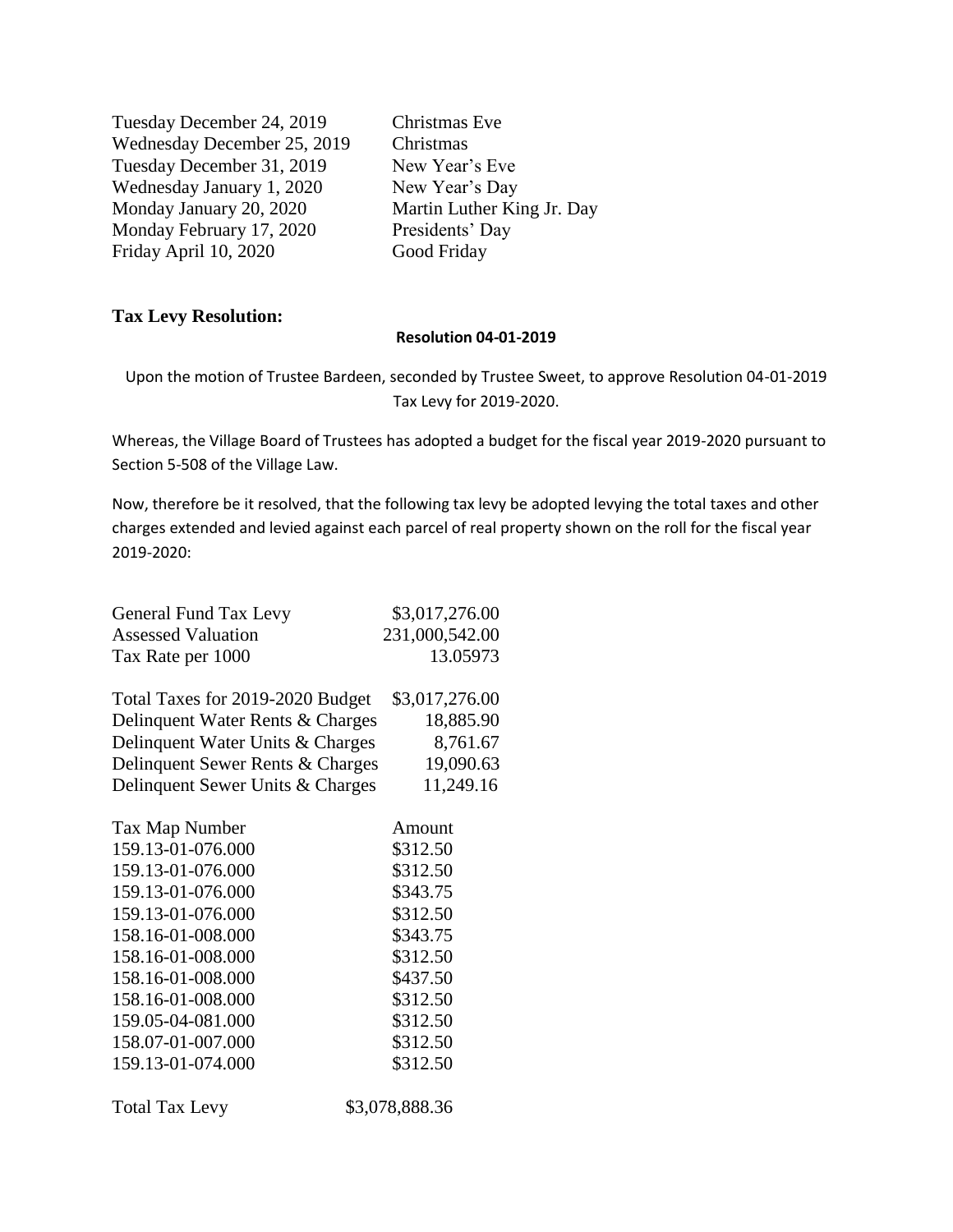and the County of Steuben is authorized to collect these taxes and relevies and the Mayor and all the Trustees voting as follows:

|                        | AYE | NAY | ABSENT |
|------------------------|-----|-----|--------|
| Mayor William von Hagn | x   |     |        |
| Trustee Mark Bardeen   |     |     |        |
| Trustee Jeanne Glass   |     |     |        |
| Trustee Michael Sweet  |     |     |        |
| Trustee Melanie Coots  |     |     |        |

#### **Procurement Policy:**

## **RESOLUTION**

At a regular meeting of the Board of Trustees of the Village of Bath, New York, held on the 1st day of April, 2019

WHEREAS, Section 104-b of the General Municipal Law requires the governing body of every municipality to adopt a procurement policy for all goods and services which are not required by law to be publicly bid, and

WHEREAS, comments have been solicited from all officers in the Village of Bath involved in the procurement process,

NOW, upon motion of Trustee , seconded by Trustee , with the Mayor and Trustees voting as follows:

| Mayor von Hagn  | Ave |
|-----------------|-----|
| Trustee Glass   | Ave |
| Trustee Bardeen | Ave |
| Trustee Sweet   | Ave |
| Trustee Coots   | Ave |

BE IT RESOLVED, that the Village of Bath does hereby adopt the Procurement Policy to apply to all goods and services which are not required by law to be publicly bid.

> **Village of Bath Procurement Policy April 1, 2019**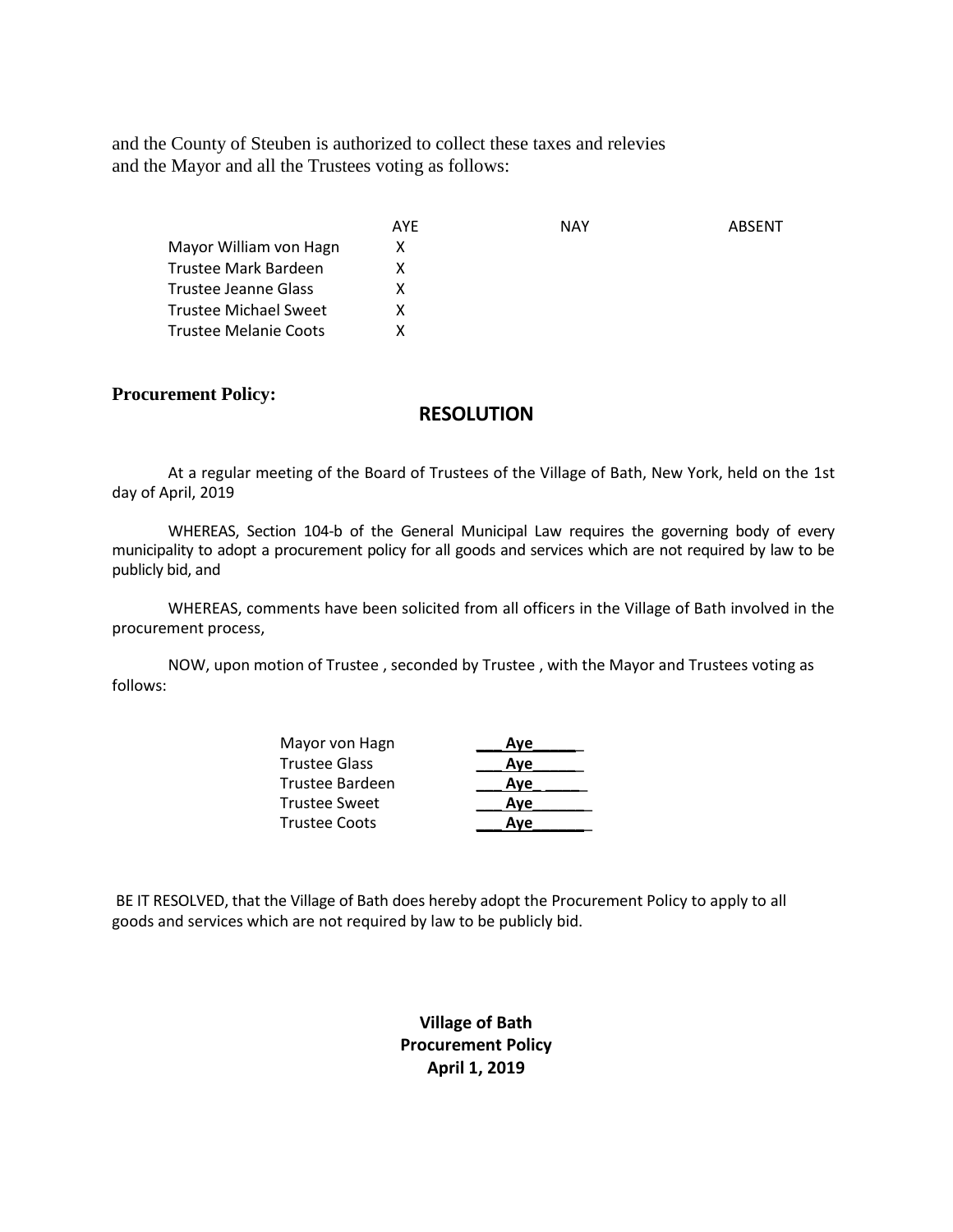#### 1. Adoption; applicability.

The Village of Bath does hereby adopt the following procurement policy, which is intended to apply to all goods and services which are not required by law to be publicly bid.

2. Determination of type of purchase.

A. Every purchase to be made must be initially reviewed to determine whether it is a purchase contract or a public works contract. Once that determination is made, a good faith effort will be made to determine whether it is known or can reasonably be expected that the aggregate amount to be spent on the item of supply or service is not subject to competitive bidding or competitive offers, taking into account past purchases or offers and the aggregate amount spent or received in a year.

The following items are not subject to competitive bidding pursuant to §104-B of the General Municipal Law: purchase contracts under \$20,000 and public works contracts under \$35,000; emergency purchases; certain municipal hospital purchases; goods purchased from agencies for the blind or severely handicapped; goods purchased from correctional institutions; purchases under state and county contracts; and surplus and secondhand purchases from another governmental entity.

B. The decision that a purchase or offer is not subject to competitive bidding will be documented in writing by the individual making the purchase. This documentation may include written or verbal quotes from vendors, a memo from the purchaser indicating how the decision was arrived at, a copy of the contract indicating the source which makes the item or service exempt, a memo from the purchaser or offeror detailing the circumstances which led to an emergency purchase or any other written documentation that is appropriate.

2. Methods of purchase.

A. All goods and services will be secured by use of written quotations, verbal quotations or any other method that assures that goods will be purchased at the lowest price. The following circumstances are exempt from the quotation requirement: purchase contracts under \$20,000 and public works contracts under \$35,000; goods purchased from agencies for the blind or severely handicapped pursuant to §175-b of the State Finance Law; goods purchased from correctional institutions pursuant to §186 of the Correction Law; purchases under state contracts pursuant to §104 of the general municipal law; purchases under county contracts to §103, Subdivision 3, of the General Municipal Law.

B. The following method of purchase will be used when required by this chapter in order to achieve the highest savings:

**Estimated Amount of Purchase Contract Method** \$1,500-5,999 2 verbal quotations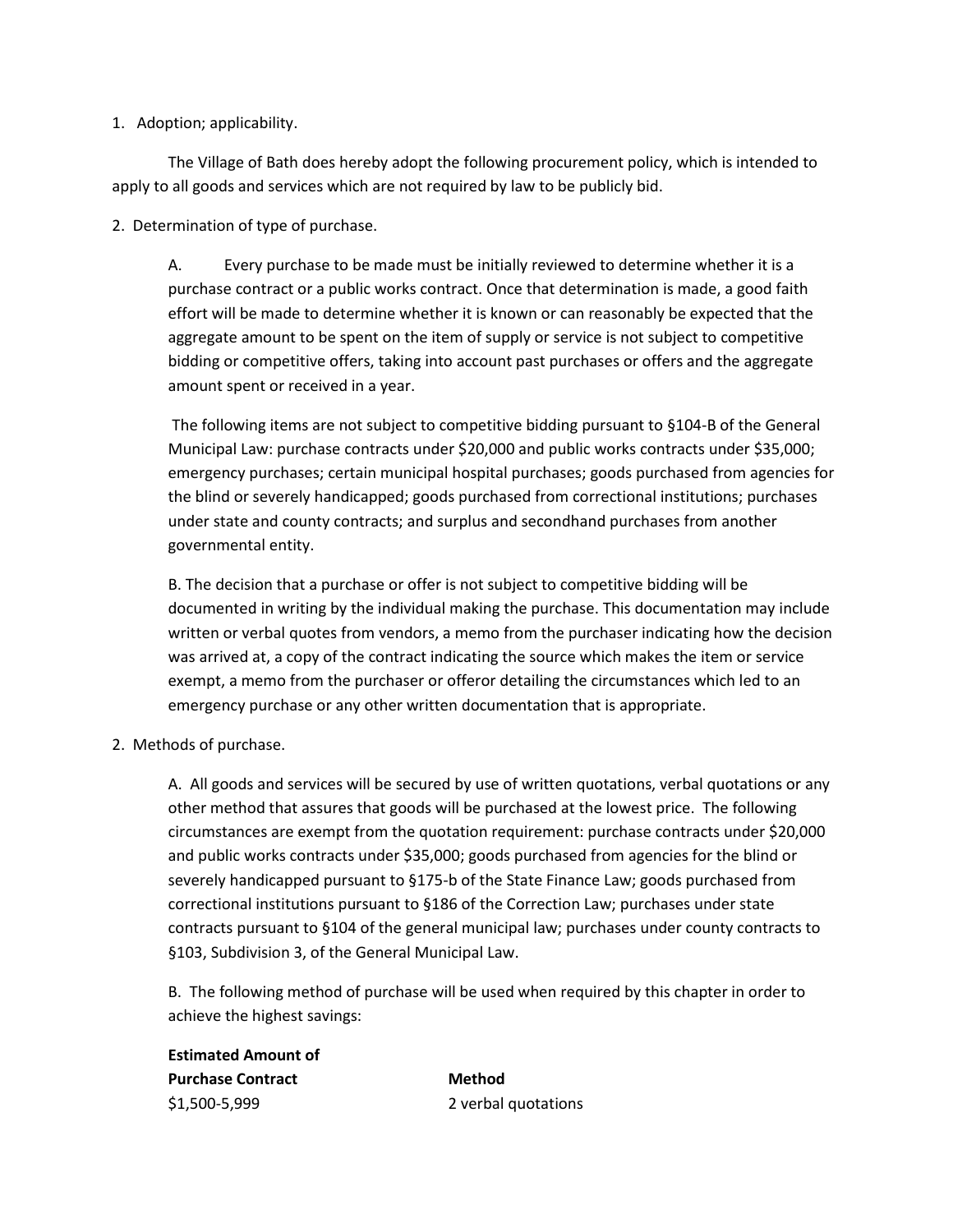| 3 written quotations and approval by the Board |
|------------------------------------------------|
|                                                |

C. A good faith effort shall be made to obtain the required number of proposals or quotations. If the purchaser or offeror is unable to obtain the required number of proposals or quotations, the purchaser or offeror will document the attempt made at obtaining the proposals. In no event shall the failure to obtain the proposals be a bar to the procurement.

## 3. Documentation of actions.

A. Documentation is required of each action taken in connection with each procurement.

B. Documentation and an explanation is required whenever a contract is awarded to other than the lowest bidder. This documentation will include an explanation of how the award will achieve savings or how the lowest bidder was not responsible. A determination that the bidder is not responsible shall be made by the purchaser.

## 4. Exceptions

Pursuant to General Municipal Law §104-b, Subdivision 2f, the procurement policy may contain circumstances when, or types of procurements for which, in the sole discretion of the governing body, the solicitation of alternative proposals or quotations will not be in the best interest of the municipality. In the following circumstances it may not be in the best interest of the Village of Bath, New York, to solicit quotations or document the basis for not accepting the lowest bid:

A. Professional services or services requiring special or technical skill, training or expertise.

(1) The individual or company must be chosen based on accountability, reliability, responsibility, skill, education and training, judgment, integrity, and moral worth. These qualifications are not necessarily found in the individual or company that offers the lowest price and the nature of these services are such that they do not readily lend themselves to competitive procurement procedures.

(2) In determining whether a service fits into this category the Village of Bath, New York, shall take into consideration the following guidelines:

(a) Whether the services are subject to state licensing or testing requirements.

(b) Whether substantial formal education or training is a necessary prerequisite to the performance of the services.

(c) Whether the services require a personal relationship between the individual and municipal officials.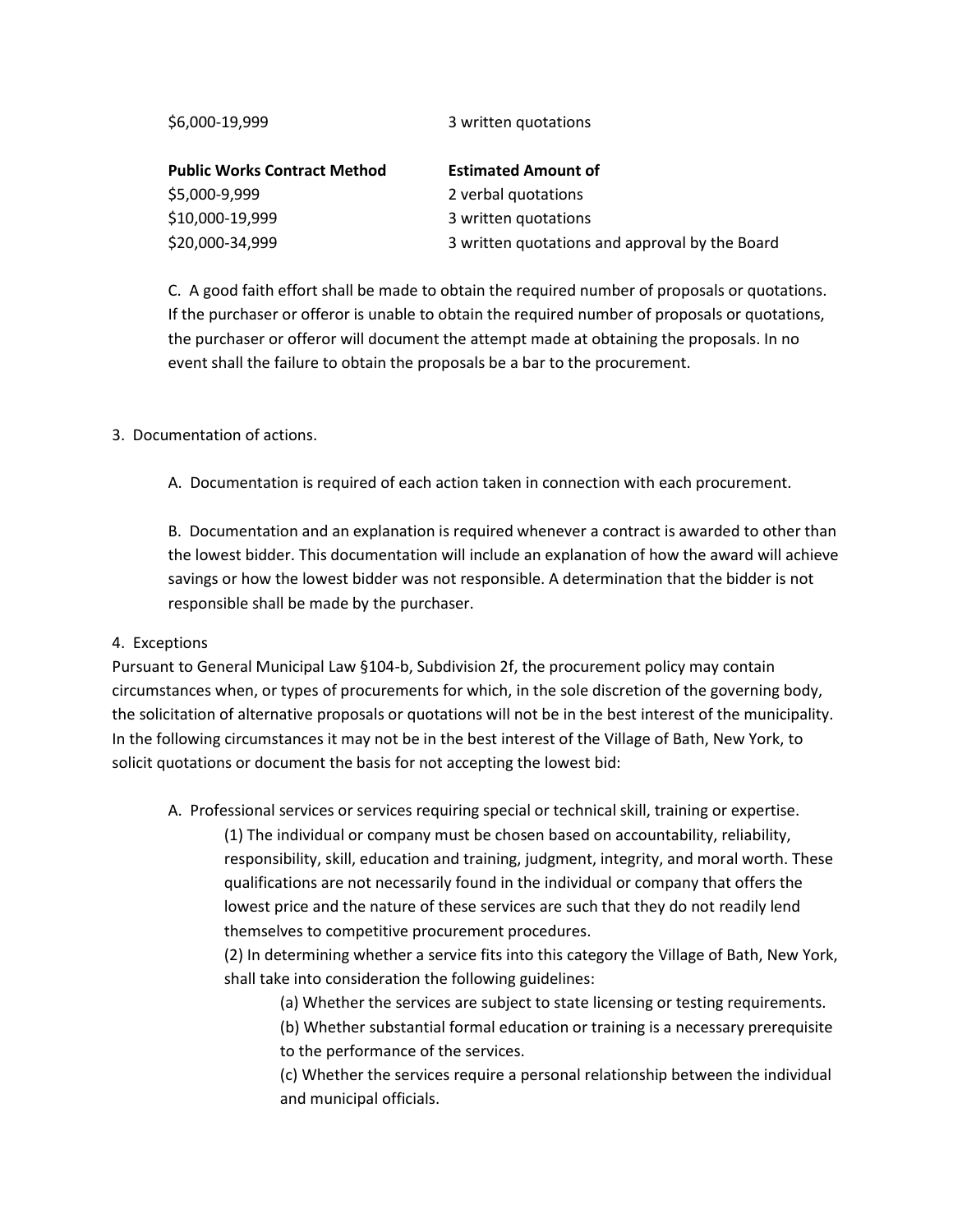- (3) Professional or technical services shall include, but not be limited to the following:
	- (a) Services of an attorney
	- (b) Services of a physician

(c) Technical services of engineer engaged to prepare plans, maps and estimates.

(d) Securing insurance coverage and/or services of an insurance broker.

(e) Services of a certified public accountant

(f) Financial and Investment management services

- (g) Printing services involving extensive writing, editing or art work
- (h) Management of municipally owned property

(i) Computer software or programming services for customized programs or services involved in substantial modification and customizing of prepackaged software.

- (j) Arborist services
- (k) Rate and regulatory consultant

B. Emergency purchases pursuant to §103, subdivision 4, of the General Municipal Law. Due to the nature of this exception, these goods or services must be purchased immediately, and a delay in order to seek alternate proposals may threaten the life, health, safety or welfare of the residents. The subsection does not preclude alternate proposals if time permits.

C. Purchases of surplus and secondhand goods. If alternate proposals are required, the Village of Bath is precluded from purchasing surplus and secondhand goods at auctions or through specific advertised sources where the best prices are usually obtained. It is also difficult to try to compare prices of used goods, and a lower price may indicate an older product.

D. Goods or services under \$1,500. The time and documentation required to purchase through this policy may be more costly than the item itself and would, therefore, not be in the best interests of the taxpayer. In addition, it is not likely that such de minimius contracts would be awarded based on favoritism.

E. Exception to above guidelines may be obtained with Board approval.

## **Investment Policy:**

Motion made by Trustee Bardeen, seconded by Trustee Sweet to approve the Investment Policy for the Village of Bath. All present were in favor and the motion was carried.

## **Mileage Reimbursement Rate IRS fixed Rate:**

## **RESOLUTION VILLAGE OF BATH BOARD OF TRUSTEES**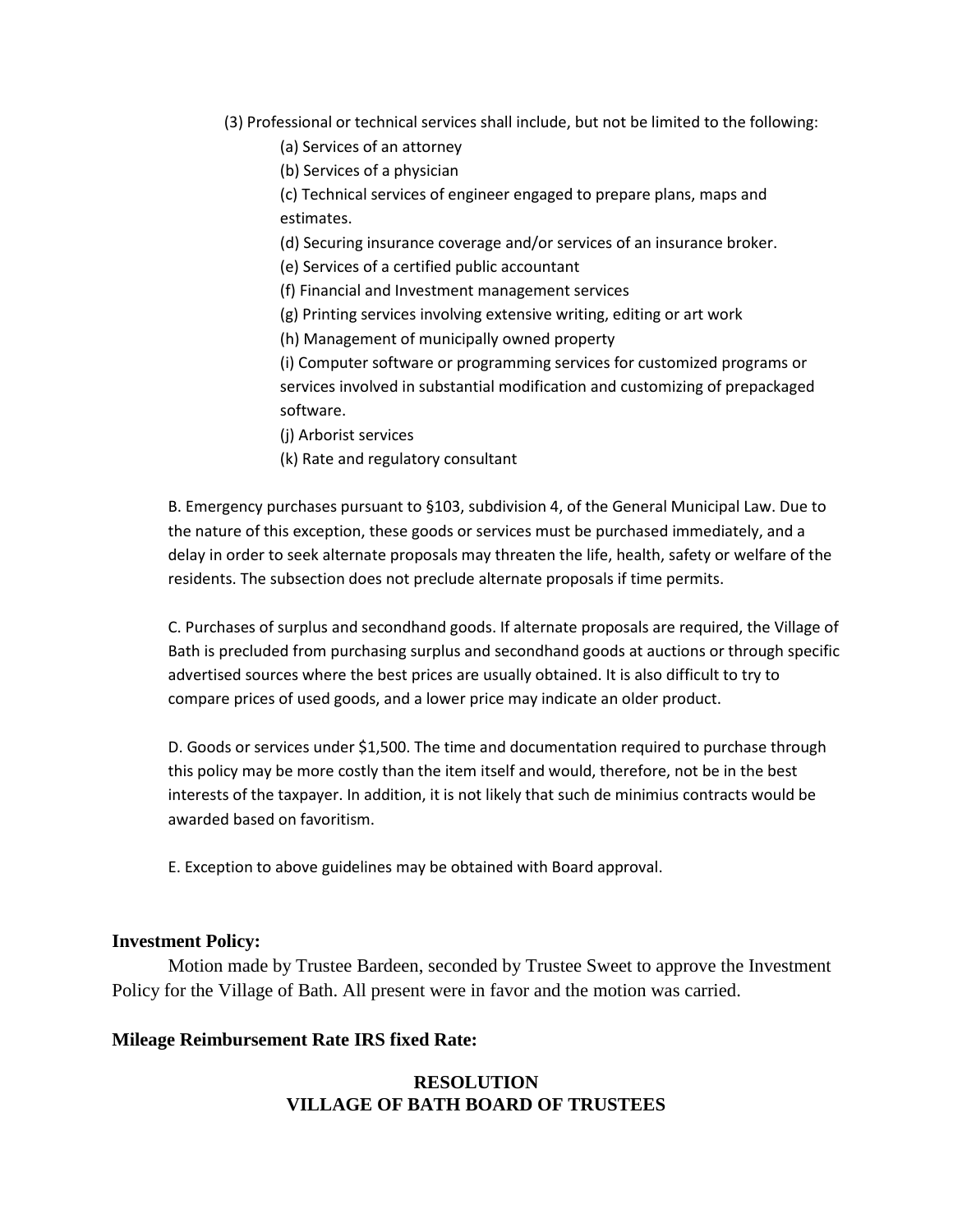| Date Approved: ____Monday, April 1, 2019 |                                                                  | Monday, April 1, 2019<br>Intro Date: |                   |                               |                            |  |
|------------------------------------------|------------------------------------------------------------------|--------------------------------------|-------------------|-------------------------------|----------------------------|--|
| Introduced by: _____Trustee Coots        |                                                                  | Seconded by: Trustee Glass           |                   |                               |                            |  |
| Vote:                                    | Mayor von Hagn<br><b>Trustee Glass</b><br><b>Trustee Bardeen</b> | Aye<br>Aye<br>Aye                    | Nay<br>Nay<br>Nay | Abstain<br>Abstain<br>Abstain | Absent<br>Absent<br>Absent |  |
|                                          | <b>Trustee Sweet</b><br><b>Trustee Coots</b>                     | Aye<br>Aye                           | Nay<br>Nay        | Abstain<br>Abstain            | Absent<br>Absent           |  |

# **BATH, NEW YORK**

TITLE: Resolution approving Mileage Allowance

**WHEREAS;** the Board of Trustees of the Village of Bath has determined to pay a fixed rate for mileage as reimbursement to village officers and employees who use their personal automobiles while performing their official village duties;

# **NOW THEREFORE BE IT RESOLVED:**

**SECTION 1.** That the Board of Trustees of the Village of Bath will approve reimbursement to such officers and employees at the IRS rate per mile.

**SECTION 2.** That this Resolution is effective immediately.

## **Allow Board to Approve Claims in Advance:**

## **RESOLUTION VILLAGE OF BATH BOARD OF TRUSTEES BATH, NEW YORK**

| Date Approved: Monday, April 1, 2019 |                                                                                                                  | <u>Monday, April 1, 2019</u><br>Intro Date: |                                 |                                                     |                                                |  |
|--------------------------------------|------------------------------------------------------------------------------------------------------------------|---------------------------------------------|---------------------------------|-----------------------------------------------------|------------------------------------------------|--|
| Introduced by: _____Trustee Coots    |                                                                                                                  | Seconded by: _Trustee Sweet_                |                                 |                                                     |                                                |  |
| Vote:                                | Mayor von Hagn<br><b>Trustee Glass</b><br><b>Trustee Bardeen</b><br><b>Trustee Sweet</b><br><b>Trustee Coots</b> | Aye<br>Aye<br>Aye<br>Aye<br>Aye             | Nay<br>Nay<br>Nay<br>Nay<br>Nay | Abstain<br>Abstain<br>Abstain<br>Abstain<br>Abstain | Absent<br>Absent<br>Absent<br>Absent<br>Absent |  |

TITLE: Resolution allowing board to approve claims in advance

**WHEREAS;** the board of trustees of the Village of Bath has determined to authorize payment in advance of audit of claims for public utility services, postage, freight, credit card, express charges and bills with late fees; and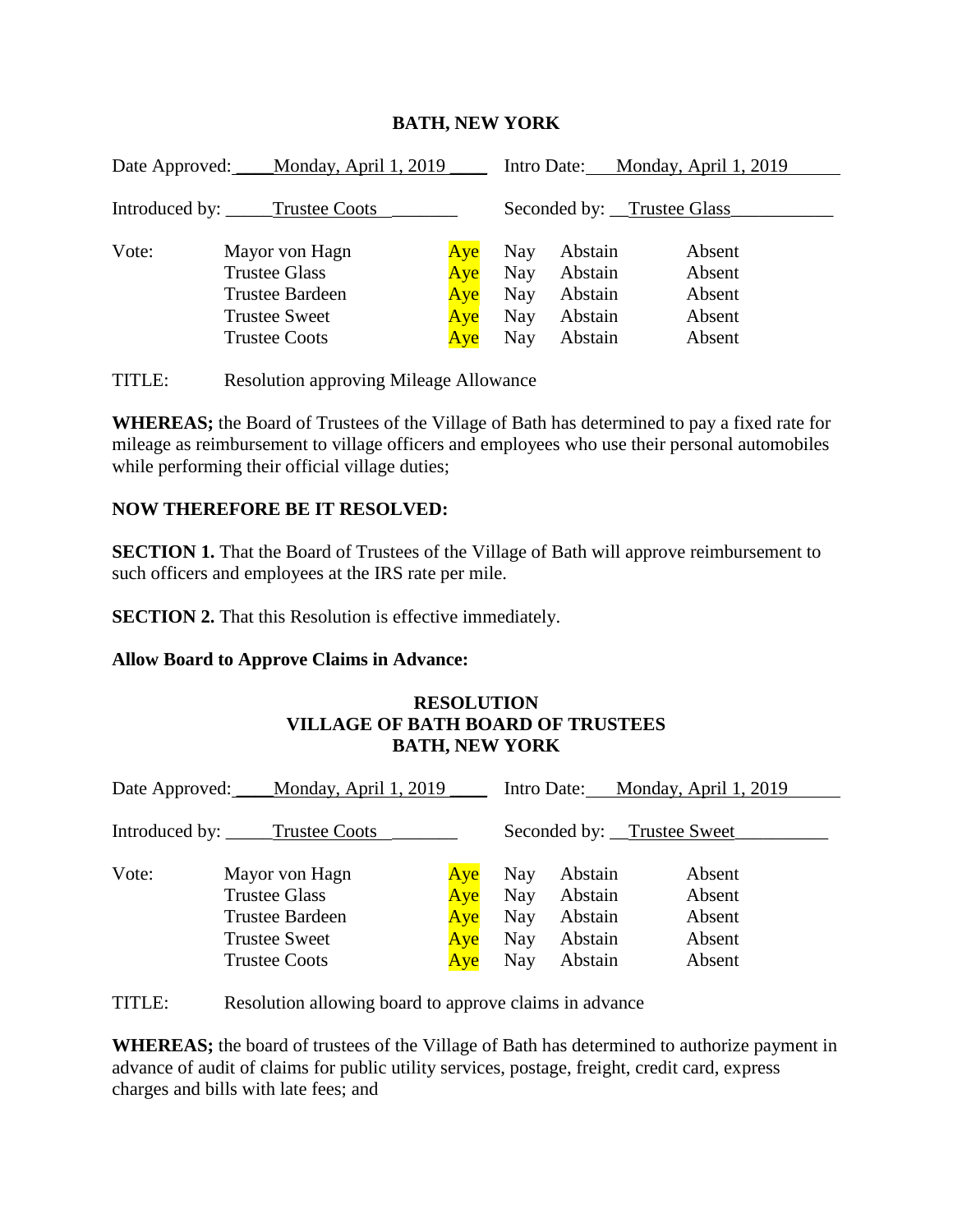**WHEREAS;** all such claims must be presented at the next regular meeting for audit; and

**WHEREAS;** the claimant and the officer incurring or approving the claim are jointly and severally liable for any amount the board of trustees disallows.

## **NOW THEREFORE BE IT RESOLVED:**

**SECTION 1.** That the board of trustees of the Village of Bath authorizes payment in advance of audit of claims for public utility services, postage, freight, credit card, express charges and bills with late fees. All such claims must be presented at the next regular meeting for audit and the claimant and the officer incurring or approving the claims are jointly and severally liable for any amount the board of trustees disallows.

**SECTION 2.** That this resolution is effective immediately.

## **Approve BOND Payment Dates for 2019-2020:**

Motion made by Trustee Bardeen, seconded by Trustee Glass to approve the following BOND payments for the 2019-2020 fiscal year. All present were in favor and the motion was carried.

|             | Rural Development Snow Plow Truck – Interest on 6/22/19 for \$1,344.94             |
|-------------|------------------------------------------------------------------------------------|
|             | EFC Water Project – Interest on $7/15/19$ for \$3,822.00                           |
|             | EFC WWTP – Principal and Interest on 8/15/19 for \$232,704.00                      |
|             | EFC Water Project – Principal and Interest on $10/1/19$ for \$206,056.10           |
|             | Rural Development Two Fire Trucks – Interest on 11/9/19 for \$7,273.13             |
|             | DTC Substation/Distribution – Interest on $11/15/19$ for \$80,206.25               |
|             | DTC Parking Lot – Interest on $11/15/19$ for \$4,343.75                            |
|             | Rural Development Snow Plow Truck – Principal and Interest on 12/22/19 for         |
| \$8,989.88  |                                                                                    |
|             | Five Star Bank Ladder Truck – Principal and Interest on $1/23/20$ for \$53,913.60  |
|             | Five Star Bank Street Sweeper – Principal and Interest on 2/14/20 for \$53,981.14  |
|             | EFC Water Project – Interest on $4/1/20$ for \$55,006.85                           |
|             | Rural Development Two Fire Trucks – Principal and Interest on 5/9/20 for           |
| \$54,273.12 |                                                                                    |
|             | DTC Substation/Distribution – Principal and Interest on $5/15/20$ for \$265,206.25 |
|             | DTC Parking Lot – Principal and Interest on $5/15/20$ for \$64,343.75              |

## **Arbor Day Proclamation 2019:**

Motion made by Trustee Coots, seconded by Trustee Glass to approve the Arbor Day Proclamation for April 26, 2019. All present were in favor and the motion was carried.

## **Approve BEGWS Budget:**

Motion made by Trustee Coots, seconded by Trustee Sweet to approve the 2019-2020 BEGWS Budget. All present were in favor and the motion was carried.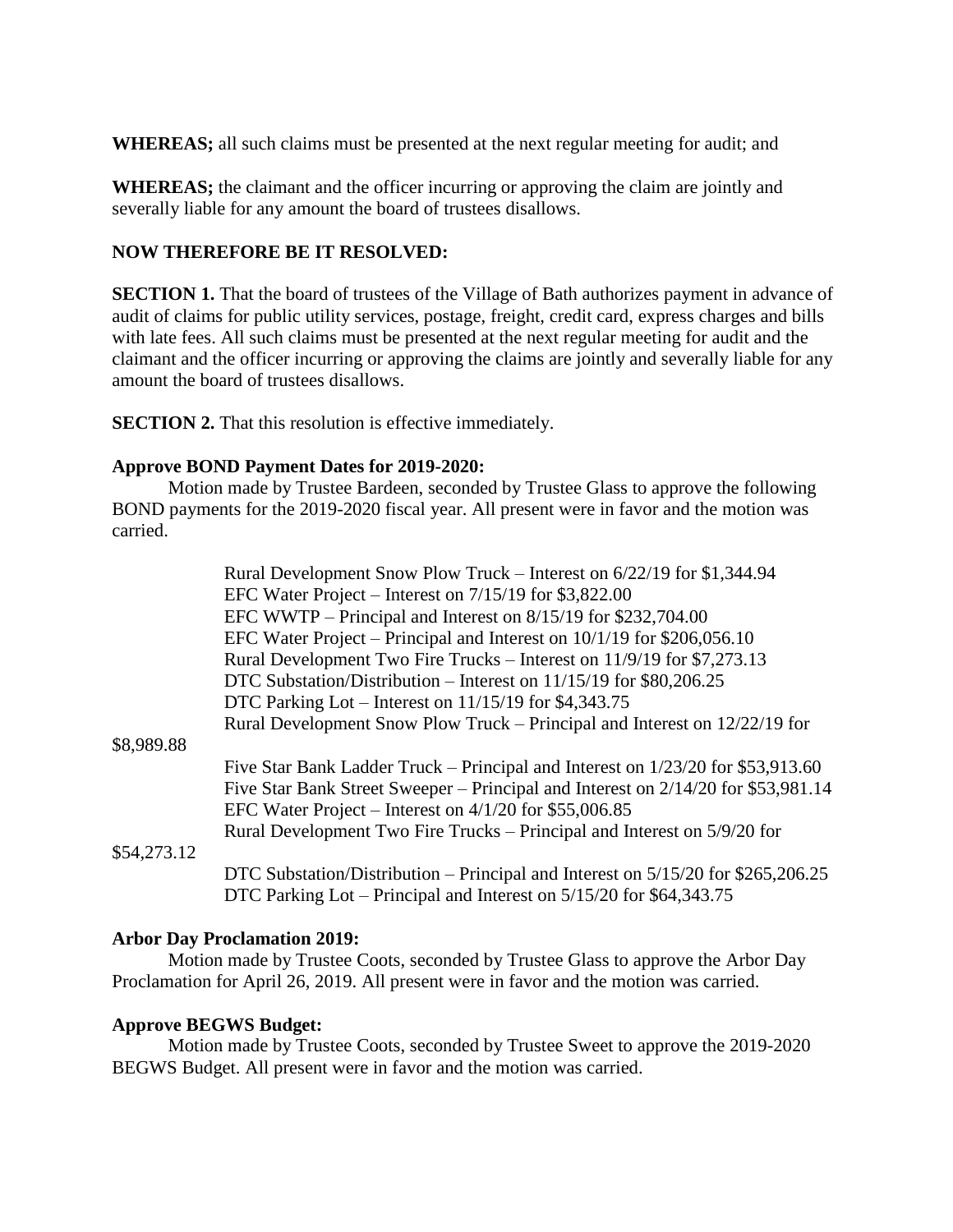## **Approve Part Time Officer – Alexander Hargraves:**

# RESOLUTION VILLAGE OF BATH BOARD OF TRUSTEES BATH, NEW YORK

|                 | DATE APPROVED: Monday, April 1, 2019 |                                      |     | INTRO. DATE: Monday, April 1, 2019 |        |  |
|-----------------|--------------------------------------|--------------------------------------|-----|------------------------------------|--------|--|
| INTRODUCED BY:  | <b>Trustee Sweet</b>                 | SECONDED BY:<br><b>Trustee Coots</b> |     |                                    |        |  |
| VOTE:           | Mayor vonHagn                        | Aye                                  | Nay | Abstain                            | Absent |  |
|                 | <b>Trustee Glass</b>                 | Aye                                  | Nay | Abstain                            | Absent |  |
| Trustee Bardeen |                                      | Aye                                  | Nay | Abstain                            | Absent |  |
|                 | <b>Trustee Coots</b>                 | Aye                                  | Nay | Abstain                            | Absent |  |
|                 | <b>Trustee Sweet</b>                 | Aye                                  | Nay | Abstain                            | Absent |  |

TITLE: Appointment of Alexander Hargraves as Part-time Police Officer for the Village of Bath.

WHEREAS, the Bath Village Chief of Police had previously announced the need to hire part-time police officers in an effort of having sufficient personnel to cover vacations and sick leave in order to keep police department over-time to manageable levels.

WHEREAS, the Bath Village Chief of Police, with approval of the Village Board, is authorized to maintain up to nine (9) part-time police officer positions, and is recommending that the Bath Village Board of Trustees appoint Alexander Hargraves, effective April 8, 2019, to the position of Part-time Police Officer contingent upon the following:

- Satisfactorily passing the background investigation conducted by the Bath Village Police Department.
- Satisfactorily passing the psychological examination for employment
- Satisfactorily passing a medical examination or providing satisfactory proof to the Chief of Police that he is medically and physically fit to perform the duties of a part-time police officer.
- All costs (tuition, lab fees, etc.) associated with the Basic Course for Police Officers at the Southern Tier Law Enforcement Academy, located at Corning Community College are the responsibility of Alexander Hargraves.
- The Village will compensate, pursuant to the collective bargaining agreement with the Bath Police Benevolent Association, only those hours worked during Supervised Field Training and hours assigned to him after successfully completing the Basic Course for Police Officers.
- Alexander Hargraves will remain on a probationary period not to exceed 18 months from the date of appointment.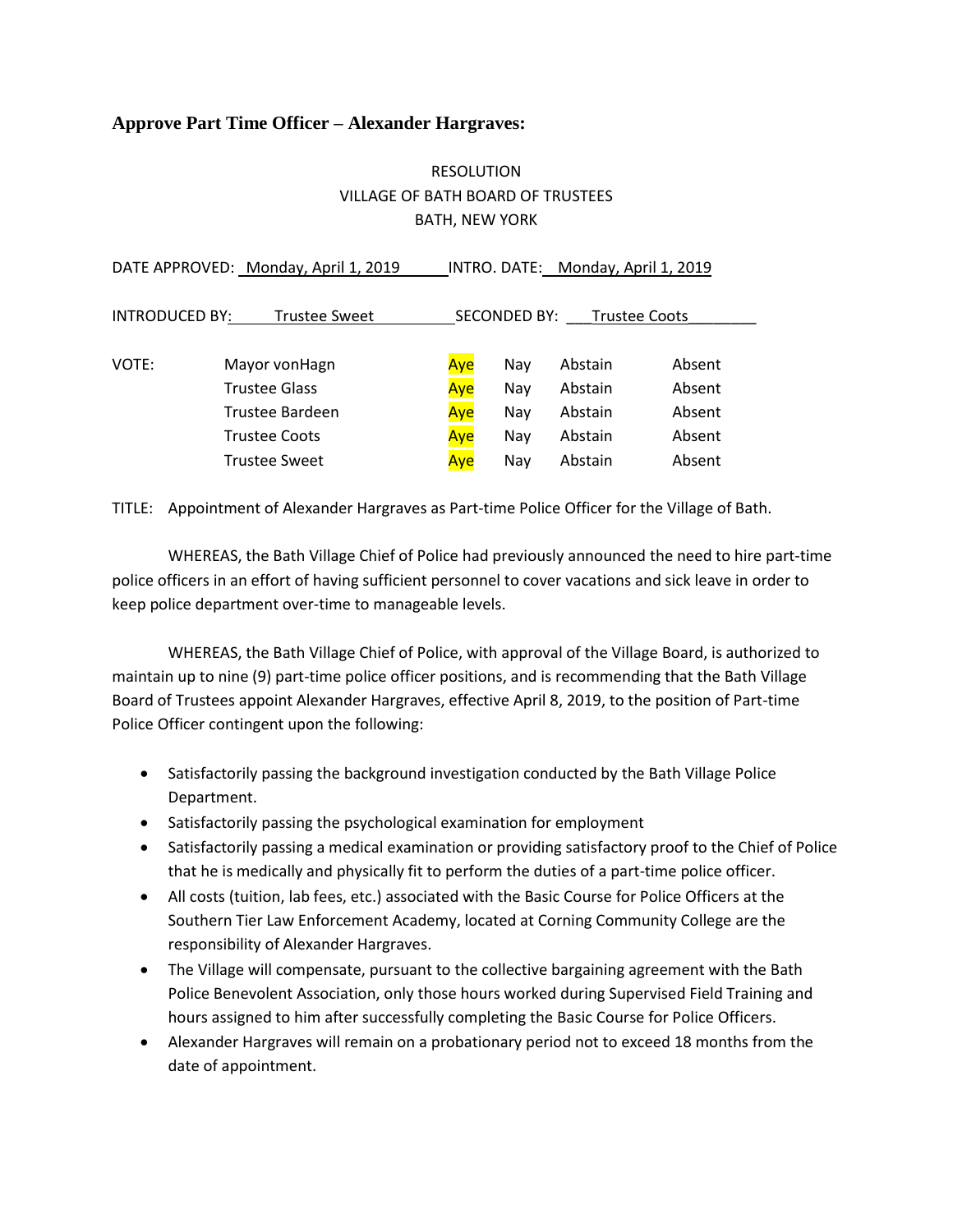BE IT RESOLVED, that the Village of Bath Board of Trustees is hereby appointing Alexander Hargraves to the position of Part-time Police Officer, contingent on the aforementioned stipulations and said appointment shall take place immediately.

## **Approve Police Officer Resignation:**

Motion made by Trustee Glass, seconded by Trustee Sweet to approve the resignation of Full Time Police Officer, Ryan Andrews, effective April 8, 2019. All present were in favor and the motion was carried.

## **Approve Full Time Police Officer:**

# RESOLUTION VILLAGE OF BATH BOARD OF TRUSTEES BATH, NEW YORK

| DATE APPROVED: Monday, April 1, 2019   |                      |              | INTRO. DATE: Monday, April 1, 2019 |         |             |  |
|----------------------------------------|----------------------|--------------|------------------------------------|---------|-------------|--|
| INTRODUCED BY:<br><b>Trustee Coots</b> |                      | SECONDED BY: | <b>Trustee Sweet</b>               |         |             |  |
| VOTE:                                  | Mayor vonHagn        | Aye          | Nay                                | Abstain | Not Present |  |
|                                        | Trustee Glass        | Aye          | Nay                                | Abstain | Not Present |  |
|                                        | Trustee Bardeen      | Aye          | Nay                                | Abstain | Not Present |  |
|                                        | <b>Trustee Coots</b> | Aye          | Nay                                | Abstain | Not Present |  |
|                                        | <b>Trustee Sweet</b> | Aye          | Nay                                | Abstain | Not Present |  |

TITLE: Appointment of Cody Recktenwald as Full Time Police Officer for the Village of Bath.

WHEREAS, Police Officer Ryan Andrews has turned in his resignation effective April 8, 2019;

WHEREAS, The Village of Bath transferred PO Recktenwald in from another county as a lateral transfer;

WHEREAS, Chief of Police made the recommendation for Police Officer and recommended Cody Recktenwald to be appointed Police Officer effective April 3, 2019 upon the following stipulations:

- Cody Recktenwald will be appointed Police Officer, consistent with Steuben County Civil Service Rules & Regulations, effective Wednesday, April 3, 2019. He will sign the oath of office for said appointment on Wednesday, April 3, 2019 at 10:00 a.m. before the Bath Village Clerk.
- Commencing Wednesday, April 3, 2019, Cody Recktenwald will be appointed as Police Officer and be on a probationary period for 78 weeks, consistent with Steuben County Civil Service Rules and Regulations.